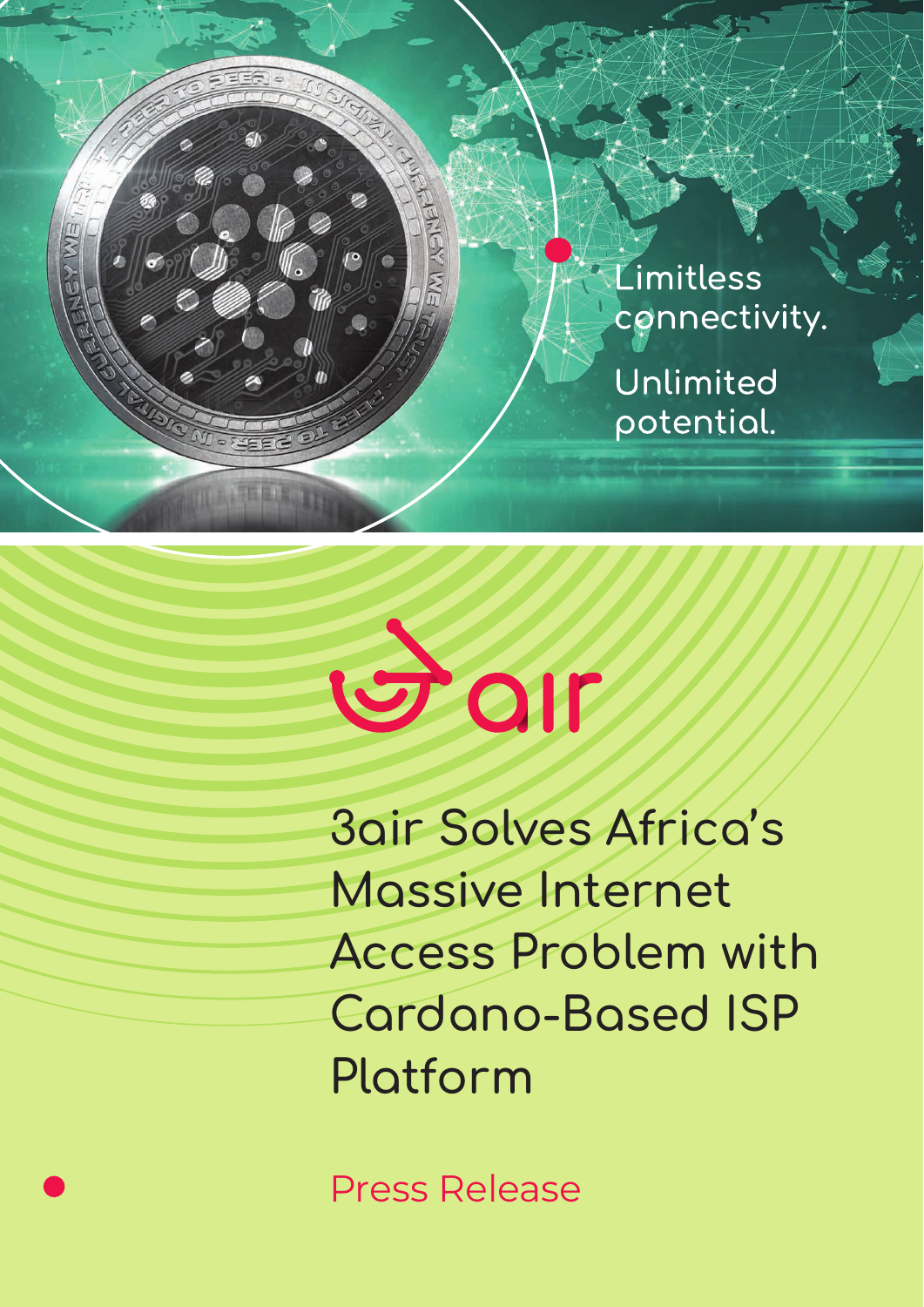

**Press Release:** 3air is using an ISP platform built on Cardano to provide internet to the most unconnected regions in Africa.

**November 2nd, 2021, Dubai, UAE - Today,** 3air, a blockchain-based startup, announced it will leverage the power of decentralization to provide internet connectivity to consumers in Africa and provide the physical infrastructure to support this through its partnership with K3 Telecom.

Only 20% of people on the African continent are active internet users, with less than 1% having access to broadband. Compare this with the 60% of the world population that are active internet users and it quickly becomes evident that African nations have quite a distance to go in order to fully benefit from the world wide web.

The lack of internet in this region not only means it has been more difficult to implement successful COVID-19 containment methods, but there is also a social and economic impact including the way citizens interact with their government, with businesses, and with each other.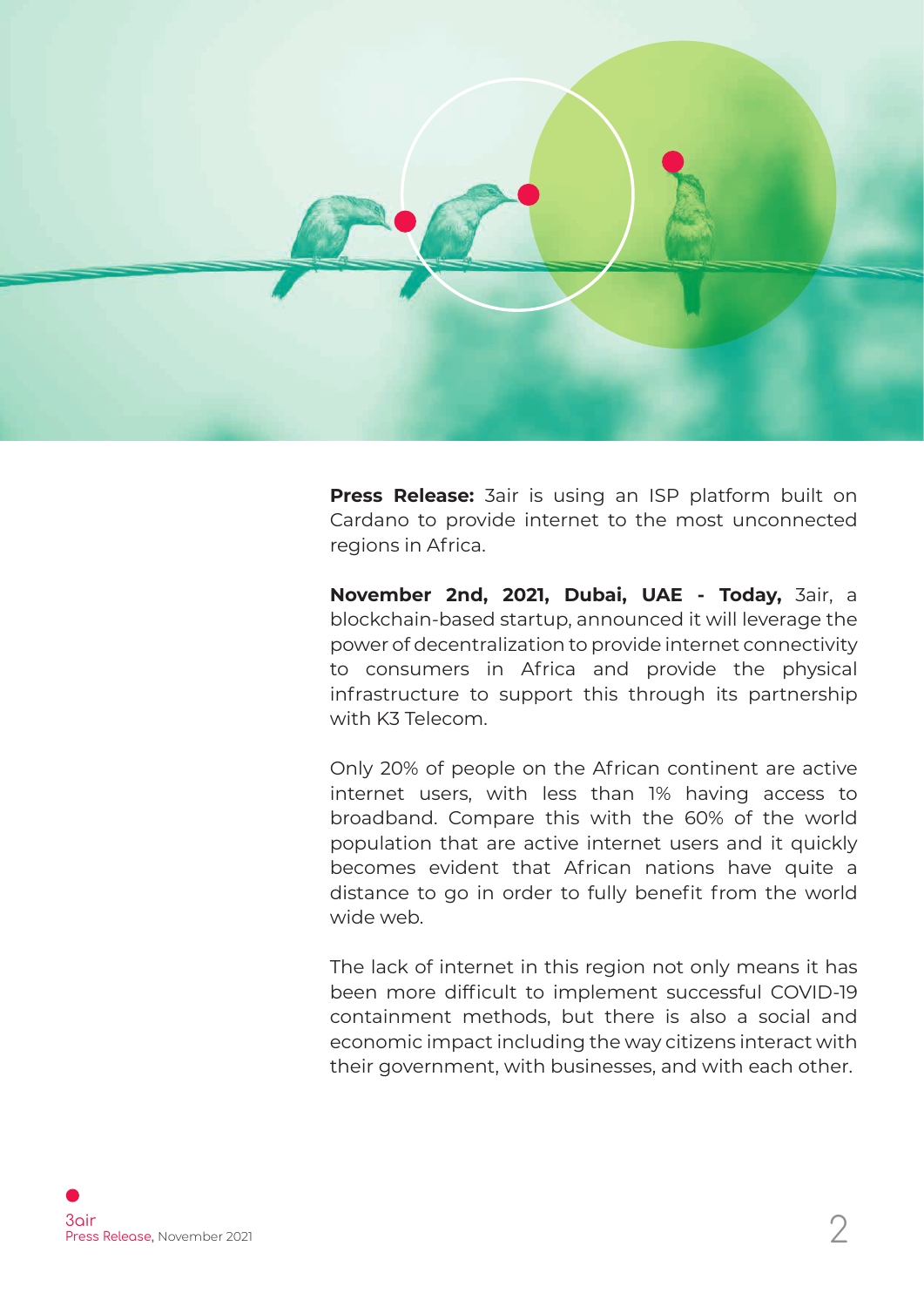

[3air'](https://3air.io/token-presale)s vision is to make broadband connectivity available to the masses that is easy to access through its blockchainbased platform and elevates the principles of decentralization for use in the solution for a real-world and critical problem.

3air aims to achieve this first by addressing the problem of physical infrastructure in low-connectivity regions. The project has partnered with K3 Telecom which will develop the physical infrastructure as part of its "K3 Last Mile" initiative, whilst 3air develops the blockchain-based software. The physical infrastructure will comprise mobile internet base stations, each of which will support up to 15,000 internet users, have a range of 50 km, and provide up to 1 Gbps per user (240x faster than the average mobile internet connection).

Base stations are interconnected around a city, with at least one in any network connected to the global internet. According to 3air, this approach is both more efficient and cost-effective, as they can be deployed and started quickly owing to their small size, robustness, performance, and lowskill installation. Additionally, each base station consumes a relatively low 500 W, meaning their impact on their local environment is minimized. The connection is then relayed to homes or buildings which host the transceivers.

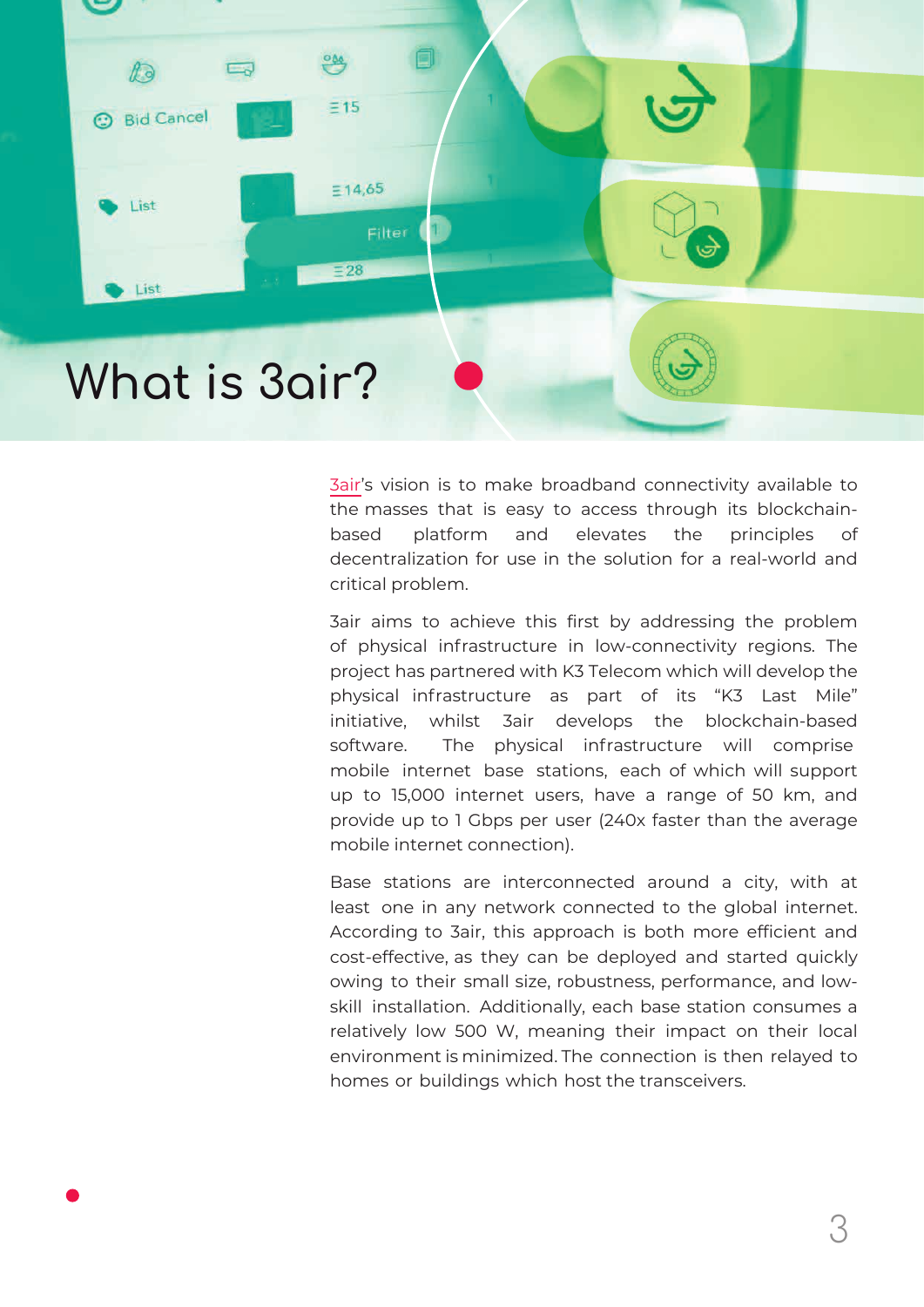## **Decentralized and Powered by Cardano**

Simultaneously, 3air is seeking to bring the world's fastest-growing continent into the fast-developing decentralized age. 3air leverages the power and features of the popular blockchain platform Cardano to connect internet users in the region with K3's physical infrastructure.

Cardano provides the foundation for 3air's native token (also called 3air) which is used to acquire all services on the 3air platform, including monthly subscriptions to internet and TV services, digital identities, staking, rewards, and loyalty system, and the referral system.

3air holders will also win governance rights over the direction of the platform, including a say on the allocation of funding. The team has also stated that the token will form the basis of future ideas and features that will revolutionize the way we connect. These include greater data access and internet of things for governmental and maintenance functions, enabled by the platform's open access and privacy features.



Currently, the 3air token is being used to fund current development, with the presale already open. A public sale will take place in November.

For more information regarding 3air's token, visit their website [here.](https://3air.io/token-presale)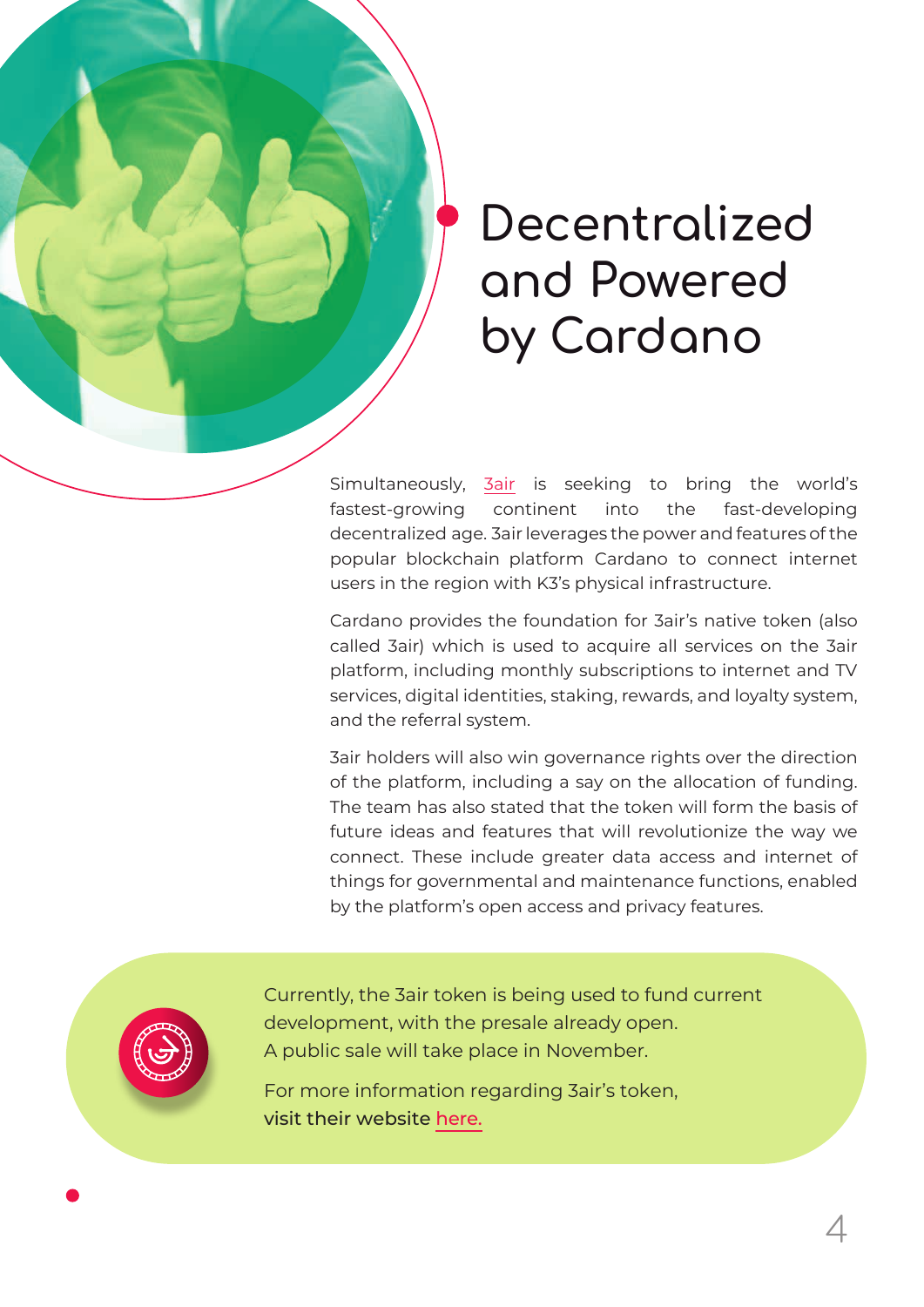

## **3air Leapfrogs Africa's Internet Connectivity into the Future**



Both current and future developments are aided by 3air's strategically acquired partnerships. K3 Telecom is a Swiss technology provider with an international presence, including a location in Sierra Leone. Together with K3 Telecom, 3air is piloting the "Cable in the air" initiative to prove its concept of decentralized internet access in the West African country.

The team has also secured partnerships with IT TIM and CV Labs Dubai who will also contribute to the development of the physical infrastructure and software 3air is set to deploy. These partnerships are being supported by a stellar team with experience in the ISP world as well as building decentralized software solutions in the region.

Leveraging its team's skills, its strategic partnerships, and the power of physical and decentralized technology, 3air aims to connect its first clients within 6 months and realize its vision of becoming the world's first blockchain-based decentralized, permissionless ISP service platform.